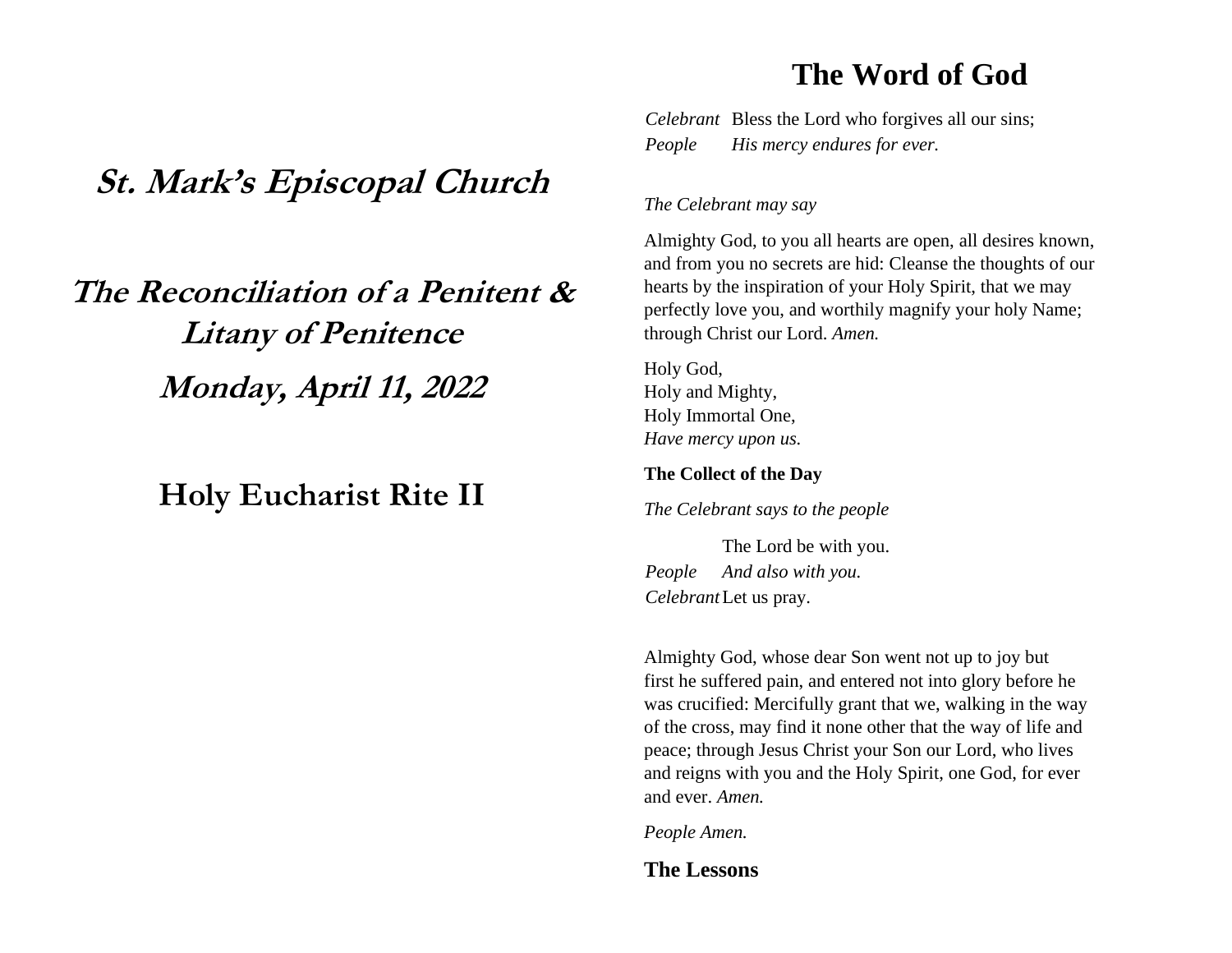#### **Isaiah 42:1-9**

Here is my servant, whom I uphold, my chosen, in whom my soul delights; I have put my spirit upon him; he will bring forth justice to the nations. He will not cry or lift up his voice, or make it heard in the street; a bruised reed he will not break, and a dimly burning wick he will not quench; he will faithfully bring forth justice. He will not grow faint or be crushed until he has established justice in the earth; and the coastlands wait for his teaching.

Thus says God, the Lord, who created the heavens and stretched them out, who spread out the earth and what comes from it, who gives breath to the people upon it and spirit to those who walk in it: I am the Lord, I have called you in righteousness, I have taken you by the hand and kept you; I have given you as a covenant to the people, a light to the nations, to open the eyes that are blind, to bring out the prisoners from the dungeon, from the prison those who sit in darkness. I am the Lord, that is my name; my glory I give to no other, nor my praise to idols. See, the former things have come to pass, and new things I now declare; before they spring forth, I tell you of them.

The Word of the Lord. *People Thanks be to God.*

**Psalm 36: 5-11** *Dixit injustus*

- 5 Your love, O God, reaches to the heavens, \* and your faithfulness to the clouds.
- 6 Your righteousness is like the strong mountains, your justice like the great deep; \* you save both man and beast, O God.
- 7 How priceless is your love, O God! \* your people take refuge under the shadow of your wings.
- 8 They feast upon the abundance of your house; \* you give them drink from the river of your delights.
- 9 For with you is the well of life, \* and in your light we see light.
- 10 Continue your loving-kindness to those who know you, \* and your favor to those who are true of heart.
- 11 Let not the foot of the proud come near me, \* nor the hand of the wicked push me aside.

#### **Hebrews 9:11-15**

But when Christ came as a high priest of the good things that have come, then through the greater and perfect tent (not made with hands, that is, not of this creation), he entered\once for all into the Holy Place, not with the blood of goats and calves, but with his own blood, thus obtaining eternal redemption. For if the blood of goats and bulls, with the sprinkling of the ashes of a heifer, sanctifies those who have been defiled so that their flesh is purified, how much more will the blood of Christ, who through the eternal Spirit offered himself without blemish to God, purify our conscience from dead works to worship the living God!

For this reason he is the mediator of a new covenant, so that those who are called may receive the promised eternal inheritance, because a death has occurred that redeems them from the transgressions under the first covenant.

 The Word of the Lord. *People Thanks be to God.*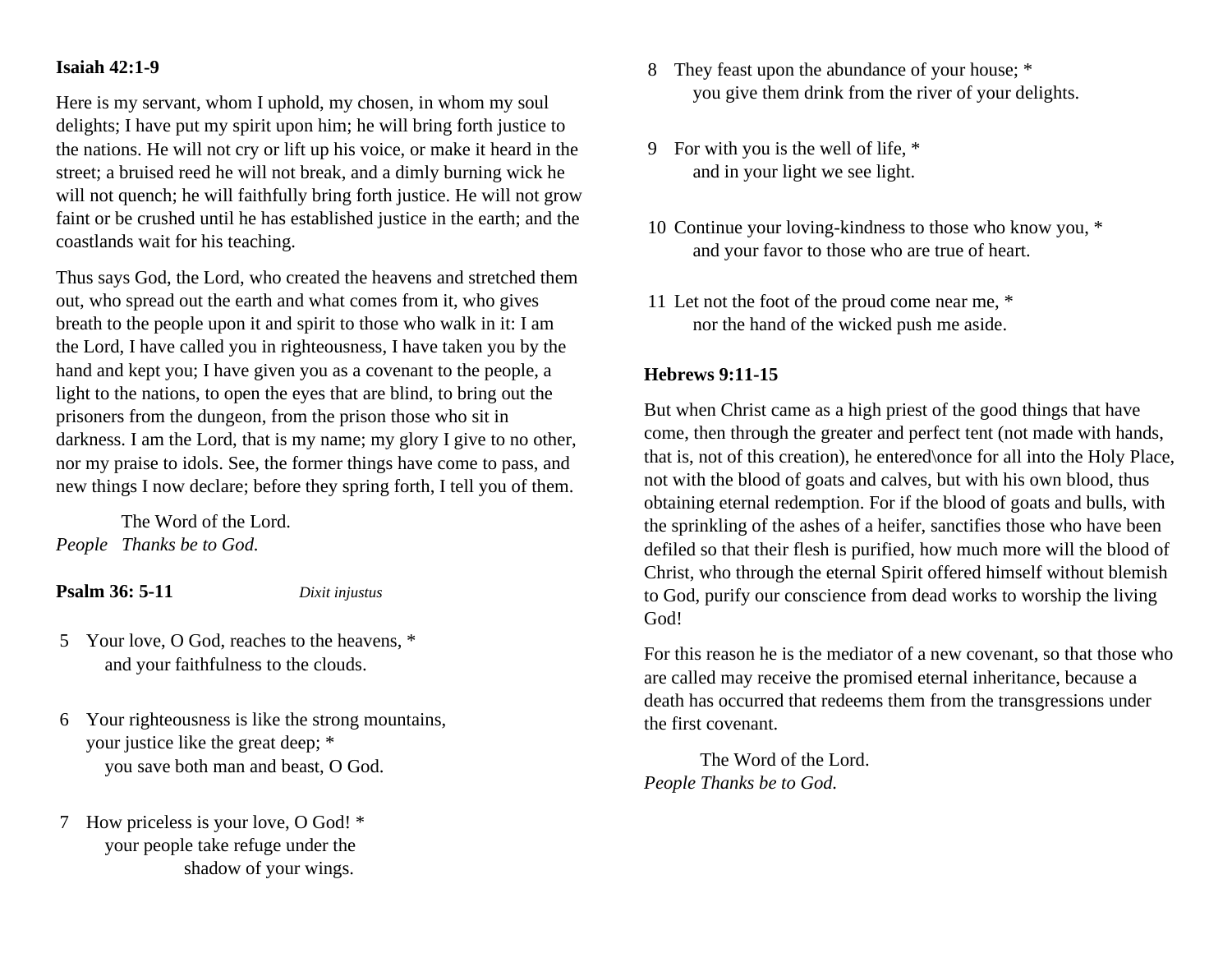The Holy Gospel of our Lord Jesus Christ according to John. *People Glory to you, Lord Christ.*

#### **John 12:1-11**

Six days before the Passover Jesus came to Bethany, the home of Lazarus, whom he had raised from the dead. There they gave a dinner for him. Martha served, and Lazarus was one of those at the table with him. Mary took a pound of costly perfume made of pure nard, anointed Jesus' feet, and wiped them with her hair. The house was filled with the fragrance of the perfume. But Judas Iscariot, one of his disciples (the one who was about to betray him), said, "Why was this perfume not sold for three hundred denarii and the money given to the poor?" (He said this not because he cared about the poor, but because he was a thief; he kept the common purse and used to steal what was put into it.) Jesus said, "Leave her alone. She bought it so that she might keep it for the day of my burial. You always have the poor with you, but you do not always have me." When the great crowd of the Jews learned that he was there, they came not only because of Jesus but also to see Lazarus, whom he had raised from the dead. So the chief priests planned to put Lazarus to death as well, since it was on account of him that many of the Jews were deserting and were believing in Jesus.

 The Gospel of the Lord. *People Praise to you, Lord Christ.* 

### **Litany of Penitence**

*The Celebrant and People together, all kneeling*

*Most holy and merciful Father: We confess to you and to one another, and to the whole communion of saints in heaven and on earth, that we have sinned by our own fault*

*in thought, word, and deed; by what we have done, and by what we have left undone.*

#### *The Celebrant continues*

We have not loved you with our whole heart, and mind, and strength. We have not loved our neighbors as ourselves. We have not forgiven others, as we have been forgiven. *Have mercy on us, Lord.*

We have been deaf to your call to serve, as Christ served us. We have not been true to the mind of Christ. We have grieved your Holy Spirit. *Have mercy on us, Lord.*

We confess to you, Lord, all our past unfaithfulness: the pride, hypocrisy, and impatience of our lives, *We confess to you, Lord..*

Our self-indulgent appetites and ways, and our exploitation of other people, *We confess to you, Lord.*

Our anger at our own frustration, and our envy of those more fortunate than ourselves, *We confess to you, Lord.*

Our intemperate love of worldly goods and comforts, and our dishonesty in daily life and work, *We confess to you, Lord.*

Our negligence in prayer and worship, and our failure to commend the faith that is in us, *We confess to you, Lord.*

Accept our repentance, Lord, for the wrongs we have done: for our blindness to human need and suffering, and our indifference to injustice and cruelty, *Accept our repentance, Lord.*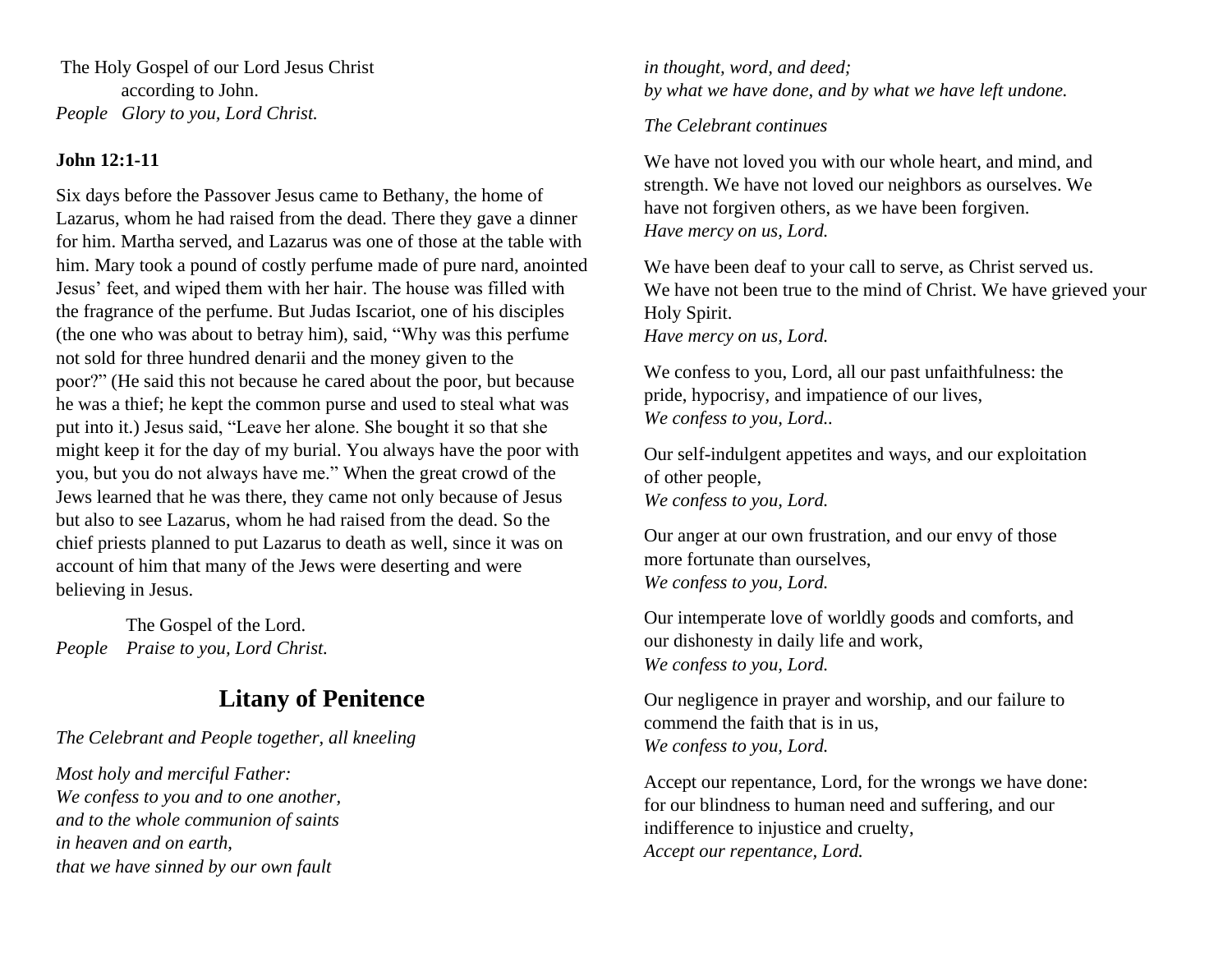For all false judgments, for uncharitable thoughts toward our neighbors, and for our prejudice and contempt toward those who differ from us, *Accept our repentance, Lord.*

For our waste and pollution of your creation, and our lack of concern for those who come after us, *Accept our repentance, Lord.*

Restore us, good Lord, and let your anger depart from us; *Favorably hear us, for your mercy is great.*

Accomplish in us the work of your salvation, *That we may show forth your glory in the world.*

By the cross and passion of your Son our Lord, *Bring us with all your saints to the joy of his resurrection.*

### **The Reconciliation of a Penitent**

#### **Form Two**

*The Priest and Penitent begin as follows*

*Have mercy on me, O God, according to your loving-kindness; in your great compassion blot out my offenses. Wash me through and through from my wickedness, and cleanse me from my sin. For I know my transgressions only too well, and my sin is ever before me.*

*Holy God, Holy and Mighty, Holy Immortal One, have mercy upon us.*

*Penitent Pray for me, a sinner.*

*Priest*

May God in his love enlighten your heart, that you may remember in truth all your sins and his unfailing mercy. *Amen.*

Hear the Word of God to all who truly turn to him.

This is a true saying, and worthy of all men to be received, that Christ Jesus came into the world to save sinners. *1 Timothy 1:15*

If any man sin, we have an Advocate with the Father, Jesus Christ the righteous; and he is the perfect offering for our sins, and not for ours only, but for the sins of the whole world. *1 John 2:1-2*

#### *The Priest then continues*

Now, in the presence of Christ, and of me, his minister, confess your sins with a humble and obedient heart to Almighty God, our Creator and our Redeemer.

#### *The Penitent says*

*Holy God, heavenly Father, you formed me from the dust in your image and likeness, and redeemed me from sin and death by the cross of your Son Jesus Christ. Through the water of baptism you clothed me with the shining garment of his righteousness, and established me among your children in your kingdom. But I have squandered the inheritance of your saints, and have wandered far in a land that is waste. Especially, I confess to you and to the Church . . .*

*Here the Penitent confesses particular sins.*

*Therefore, O Lord, from these and all other sins I cannot now remember, I turn to you in sorrow and repentance. Receive me again into the arms of your mercy, and restore me to the blessed company of your faithful people; through him in whom you have redeemed the world, your Son our Savior Jesus Christ. Amen.*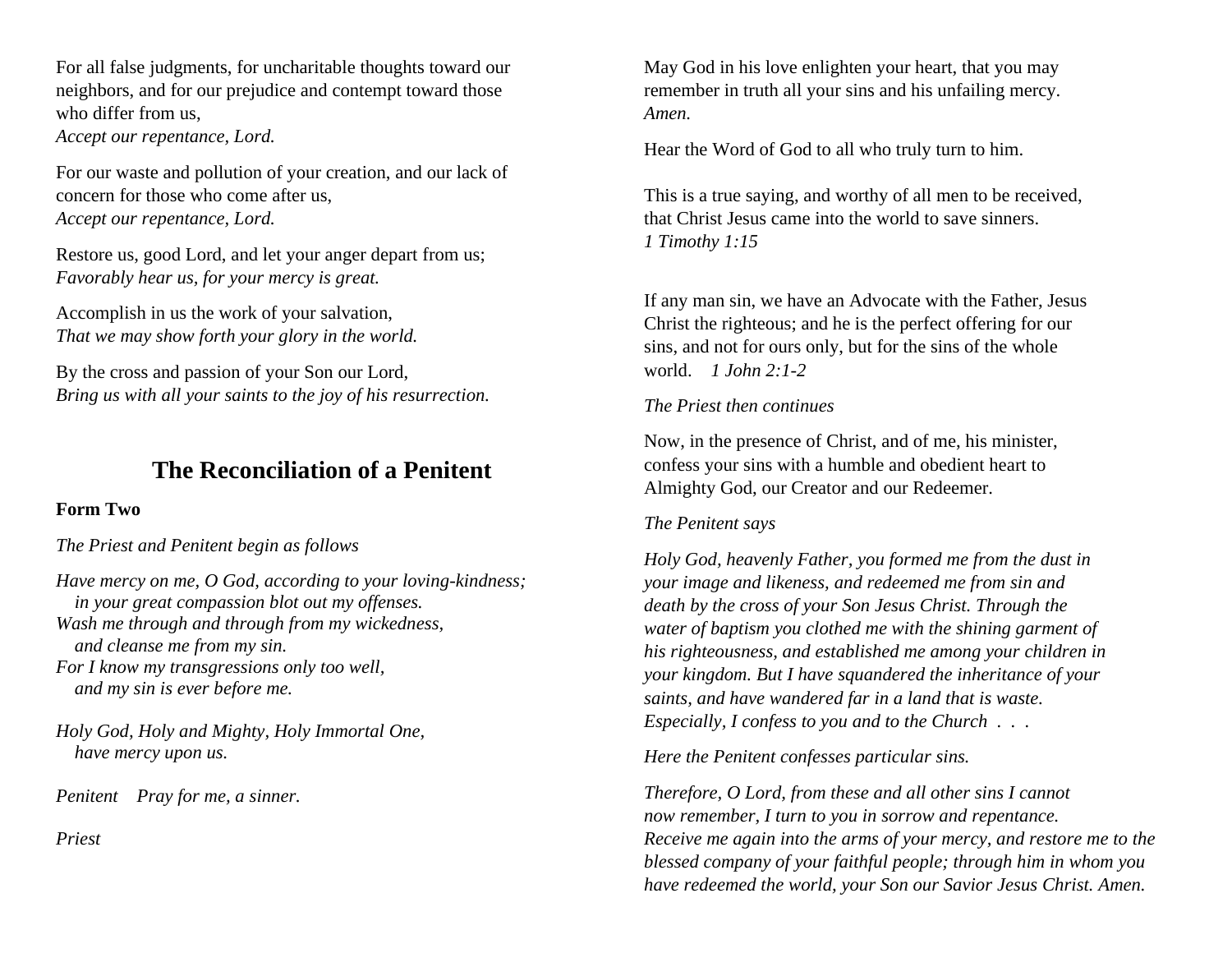#### *Priest*

Will you turn again to Christ as your Lord?

*Penitent I will.*

#### *Priest*

Do you, then, forgive those who have sinned against you?

*Penitent I forgive them.*

#### *Priest*

May Almighty God in mercy receive your confession of sorrow and of faith, strengthen you in all goodness, and by the power of the Holy Spirit keep you in eternal life. *Amen.*

#### *The Priest then lays a hand upon the penitent's head (or extends a hand over the penitent), saying one of the following*

Our Lord Jesus Christ, who has left power to his Church to absolve all sinners who truly repent and believe in him, of his great mercy forgive you all your offenses; and by his authority committed to me, I absolve you from all your sins: In the Name of the Father, and of the Son, and of the Holy Spirit. *Amen.*

#### *The Priest concludes*

Now there is rejoicing in heaven; for you were lost, and are found; you were dead, and are now alive in Christ Jesus our Lord. Abide in peace. The Lord has put away all your sins.

*Penitent Thanks be to God.*

#### **The Peace**

*All stand. The Celebrant says to the people*

The peace of the Lord be always with you.

*People And also with you.*

*Then the Ministers and People may greet one another in the name of the Lord.*

# **The Holy Communion**

Walk in love, as Christ loved us and gave himself for us, an offering and sacrifice to God. Ephesians 5:2

### **The Great Thanksgiving**

#### **Eucharistic Prayer A**

*The people remain standing. The Celebrant faces them and sings or says*

The Lord be with you.

| People    | And also with you.                         |
|-----------|--------------------------------------------|
| Celebrant | Lift up your hearts.                       |
| People    | We lift them to the Lord.                  |
| Celebrant | Let us give thanks to the Lord our God.    |
| People    | It is right to give him thanks and praise. |

#### *Then, facing the Holy Table, the Celebrant proceeds*

It is right, and a good and joyful thing, always and everywhere to give thanks to you, Father Almighty, Creator of heaven and earth.

Through Jesus Christ our Lord. For our sins he was lifted high upon the cross, that he might draw the whole world to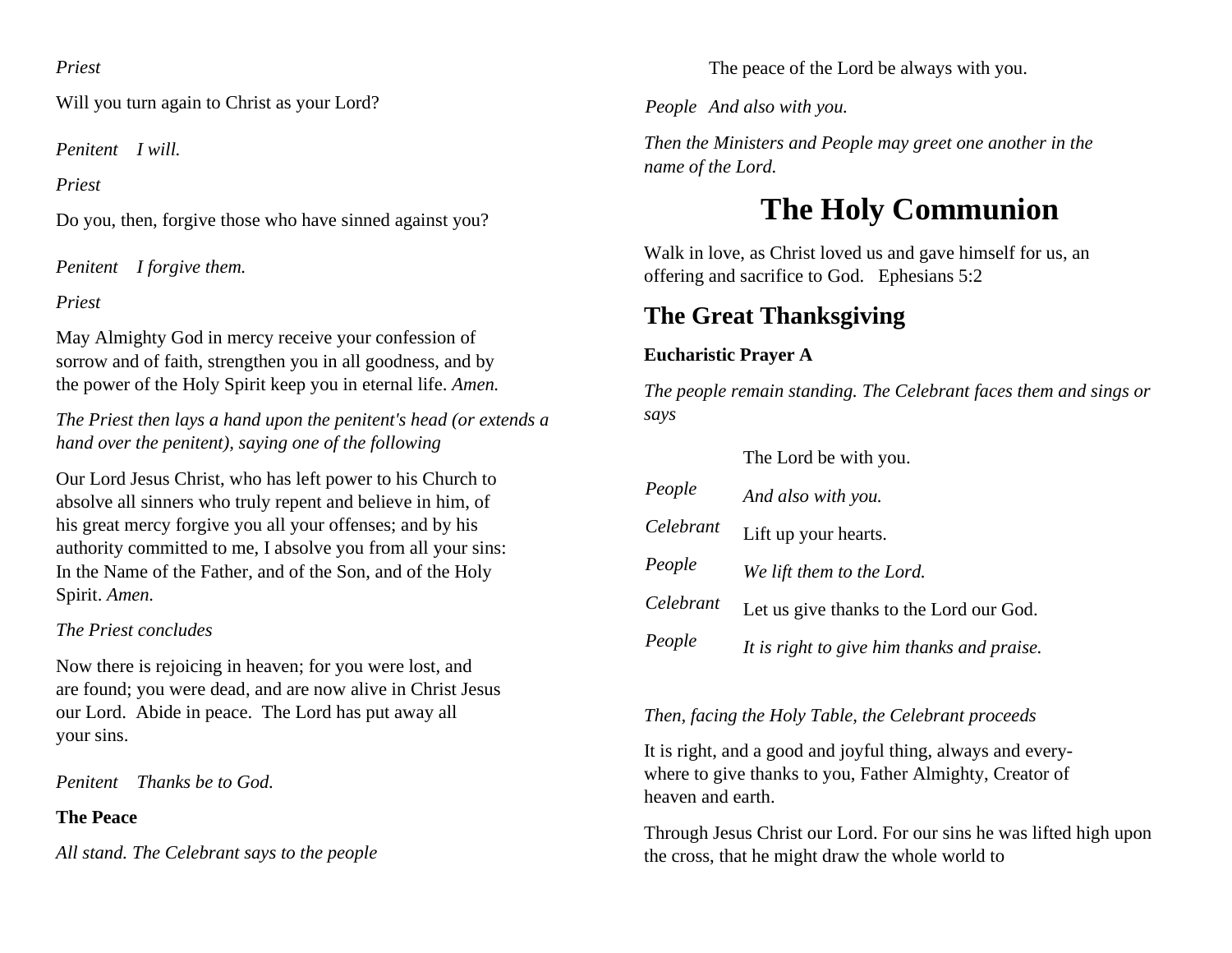himself; and, by his suffering and death, he became the source of eternal salvation for all who put their trust in him.

Therefore we praise you, joining our voices with Angels and Archangels and with all the company of heaven, who for ever sing this hymn to proclaim the glory of your Name:

#### *Celebrant and People*

*Holy, Holy, Holy Lord, God of power and might, heaven and earth are full of your glory. Hosanna in the highest. Blessed is he who comes in the name of the Lord. Hosanna in the highest.*

#### *The people stand or kneel.*

#### *Then the Celebrant continues*

Holy and gracious Father: In your infinite love you made us for yourself, and, when we had fallen into sin and become subject to evil and death, you, in your mercy, sent Jesus Christ, your only and eternal Son, to share our human nature, to live and die as one of us, to reconcile us to you, the God and Father of all.

He stretched out his arms upon the cross, and offered himself, in obedience to your will, a perfect sacrifice for the whole world.

On the night he was handed over to suffering and death, our Lord Jesus Christ took bread; and when he had given thanks to you, he broke it, and gave it to his disciples, and said, "Take, eat: This is my Body, which is given for you. Do this for the remembrance of me."

After supper he took the cup of wine; and when he had given thanks, he gave it to them, and said, "Drink this, all of you: This is my Blood of the new Covenant, which is shed for you and for many for the forgiveness of sins. Whenever you drink it, do this for the remembrance of me."

Therefore we proclaim the mystery of faith:

*Celebrant and People*

*Christ has died. Christ is risen. Christ will come again.*

#### *The Celebrant continues*

We celebrate the memorial of our redemption, O Father, in this sacrifice of praise and thanksgiving. Recalling his death, resurrection, and ascension, we offer you these gifts.

Sanctify them by your Holy Spirit to be for your people the Body and Blood of your Son, the holy food and drink of new and unending life in him. Sanctify us also that we may faithfully receive this holy Sacrament, and serve you in unity, constancy, and peace; and at the last day bring us with all your saints into the joy of your eternal kingdom.

All this we ask through your Son Jesus Christ: By him, and with him, and in him, in the unity of the Holy Spirit all honor and glory is yours, Almighty Father, now and for ever. *AMEN.*

And now, as our Savior Christ has taught us, we are bold to say,

 As our Savior Christ has taught us, we now pray,

*Our Father, who art in heaven, hallowed be thy Name, thy kingdom come, thy will be done,*

*Our Father in heaven, hallowed be your Name, your kingdom come, your will be done,*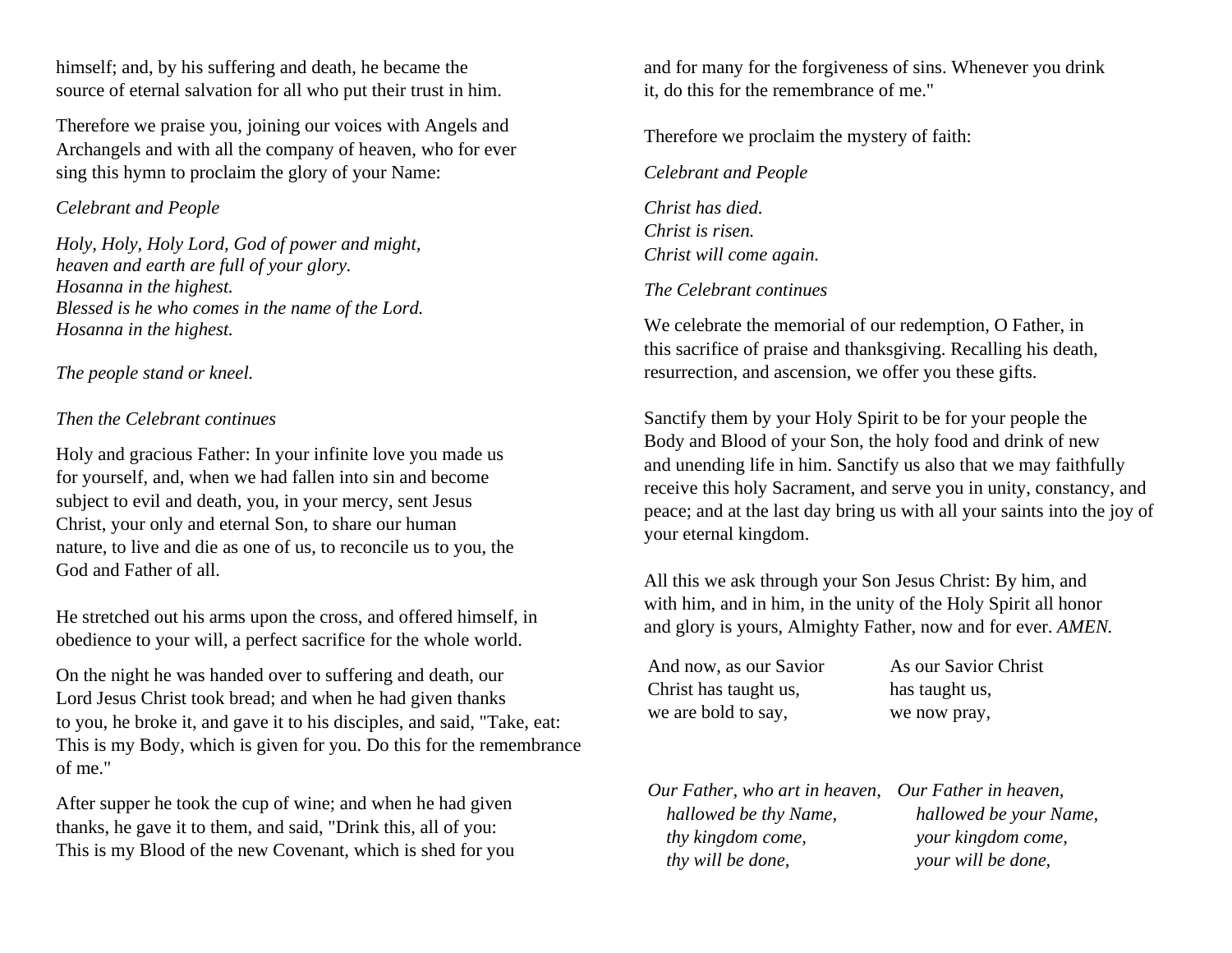*on earth as it is in heaven. Give us this day our daily bread. Give us today our daily bread. And forgive us our trespasses, as we forgive those who trespass against us. And lead us not into temptation, Save us from the time of trial, but deliver us from evil. For thine is the kingdom, and the power, and the glory, for ever and ever. Amen.*

 *on earth as in heaven. Forgive us our sins as we forgive those who sin against us. and deliver us from evil. For the kingdom, the power, and the glory are yours, now and for ever. Amen.*

#### **The Breaking of the Bread**

*The Celebrant breaks the consecrated Bread.*

*A period of silence is kept. Then may be sung or said*

Christ our Passover is sacrificed for us; *Therefore let us keep the feast.*

*Facing the people, the Celebrant says the following Invitation*

The Gifts of God for the People of God.

Take them in remembrance that Christ died for you, and feed on him in your hearts by faith, with thanksgiving.

For those unable to receive the physical Communion at this time please pray the following with me:

 *My Jesus, I believe that you are truly present in the Blessed Sacrament of the Altar. I desire to offer you praise and thanksgiving as I proclaim your resurrection. I love you above all things, and long for you in my soul. Since I cannot receive you in the Sacrament of your Body and Blood, come spiritually into my heart.* 

*Cleanse and strengthen me with your grace, Lord Jesus, and let me never be separated from you. May I live in you, and you in me, in this life and in the life to come. Amen.*

Let us pray.

*Celebrant and People*

*Eternal God, heavenly Father, you have graciously accepted us as living members of your Son our Savior Jesus Christ, and you have fed us with spiritual food in the Sacrament of his Body and Blood. Send us now into the world in peace, and grant us strength and courage to love and serve you with gladness and singleness of heart; through Christ our Lord. Amen.*

#### **Blessing**

May the peace of God which passes all understanding keep your hearts and minds in the knowledge of God and of God's son Jesus Christ, our Lord, and the blessing of the Father, Son and Holy Spirit be with you now and always. Amen.

*Celebrant* Go in peace to love and serve the Lord. *People Thanks be to God.*